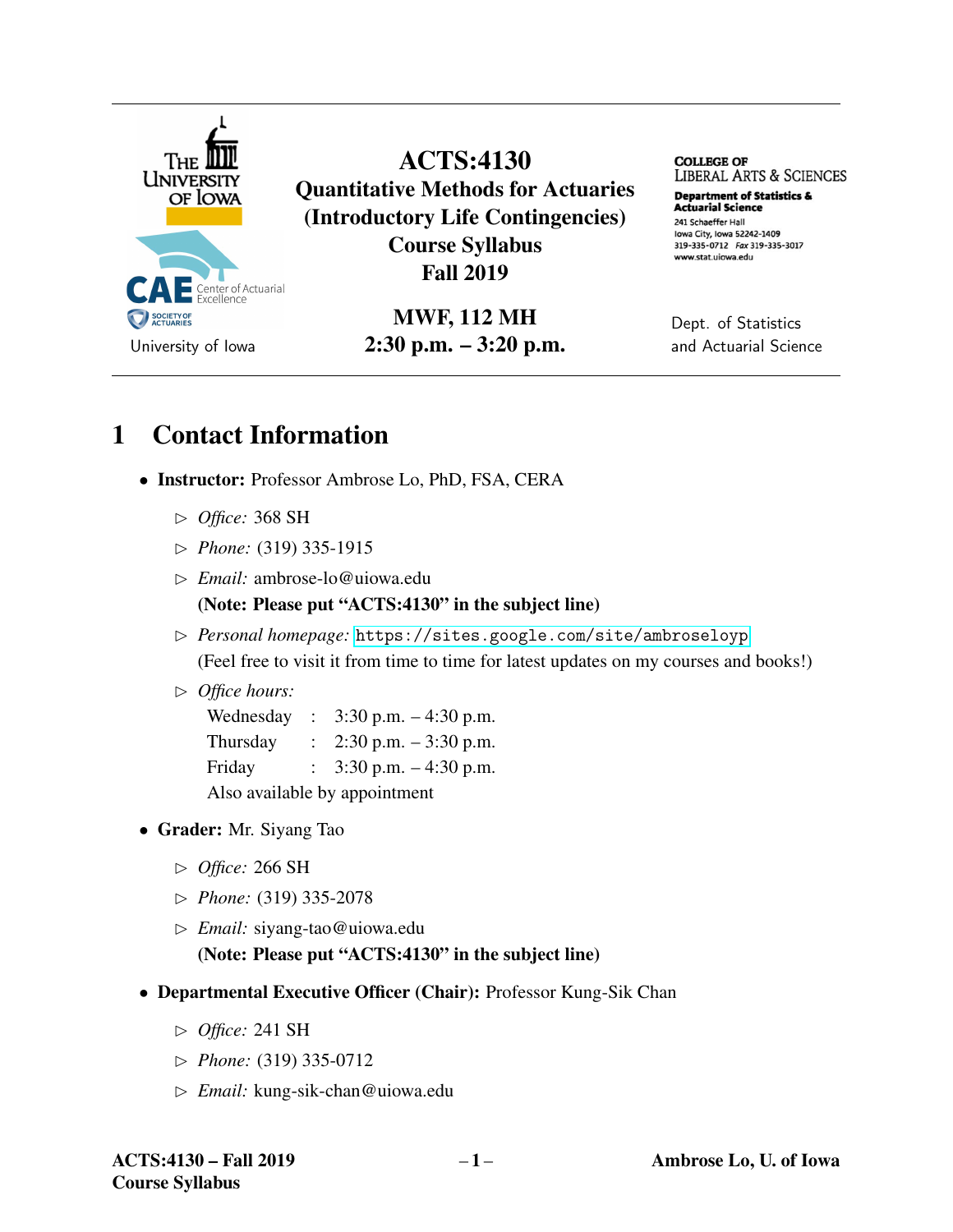## 2 Course Description and Objectives

Prerequisites: • ACTS:3080 (Mathematics of Finance I) with a minimum grade of C+

• STAT:3100 (Intro. to Math. Statistics I) with a minimum grade of B-

Corequisites: STAT:4100 (Mathematical Statistics I) or STAT:5100 (Statistical Inference I)

Building upon students' prior exposure to actuarial science and preparation in mathematical statistics, this introductory course for B.S. and M.S. in Actuarial Science students develops a probabilistic foundation for *life contingencies*, a central subject in actuarial science concerned with *contingent* cash flows and the theme of the *Long-Term Actuarial Mathematics* (LTAM) Exam offered by the Society of Actuaries (SOA). Using the future lifetime random variable as the basic building block, we will set up a quantitative framework for doing pricing and reserving for common life insurance products. This requires skills for dealing with random events (cash flows of life insurance products are *contingent* on the random lifetimes of their policyholders) and time value of money, the topics of Exams P and FM.

At the University of Iowa (UI), we have three courses devoted to life contingencies and, for that matter, Exam LTAM. They are ACTS:4130 (current course), ACTS:4180 *Life Contingencies I* (offered in Spring 2020), and ACTS:4280 *Life Contingencies II* (offered in Fall 2020). ACTS:4130 will cover about 40% of the exam material, with the rest being covered in the two follow-up courses, ACTS:4180 and ACTS:4280.

## 3 Exam LTAM

Exam LTAM is a four-hour 96-point exam consisting of a mix of multiple-choice and writtenanswer questions. It consists of two sections:

- *Section A (Multiple-Choice):* 20 multiple-choice questions, each worth 2 points for a total of 40 points. Each question includes five answer choices identified by (A) to (E).
- *Section B (Written-Answer):* 6 to 7 written-answer questions, worth a total of 56 points. These questions usually consist of several parts and span multiple topics in the exam syllabus. In addition to doing calculations, some questions may require that you derive formulas, make interpretations, and give verbal explanations.

Note that your written-answer paper will be graded only if your score in Section A is at or above a threshold set after the examination is administered. The threshold varies from one exam administrat[i](#page-1-0)on to another, but is usually 24 points<sup>i</sup> in Section A (or 12 out of 20 multiple-choice questions correct). A consequence is that if you get 11 or fewer multiple-choice questions correct, you must fail the entire exam!

The current syllabus of Exam LTAM can be accessed from

[https://www.soa.org/globalassets/assets/files/edu/2019/fall/fall-2019-ltam-syllabus.pdf.](https://www.soa.org/globalassets/assets/files/edu/2019/fall/fall-2019-ltam-syllabus.pdf)

<span id="page-1-0"></span><sup>&</sup>lt;sup>i</sup>Ever since written-answer questions were introduced to Exam MLC (the predecessor of Exam LTAM) in Spring 2014, the threshold has always been 24 points (12 multiple-choice questions), except for the Fall 2018 Exam LTAM and Spring 2017 Exam MLC. The threshold for these two exams was 20 points (10 multiple-choice questions).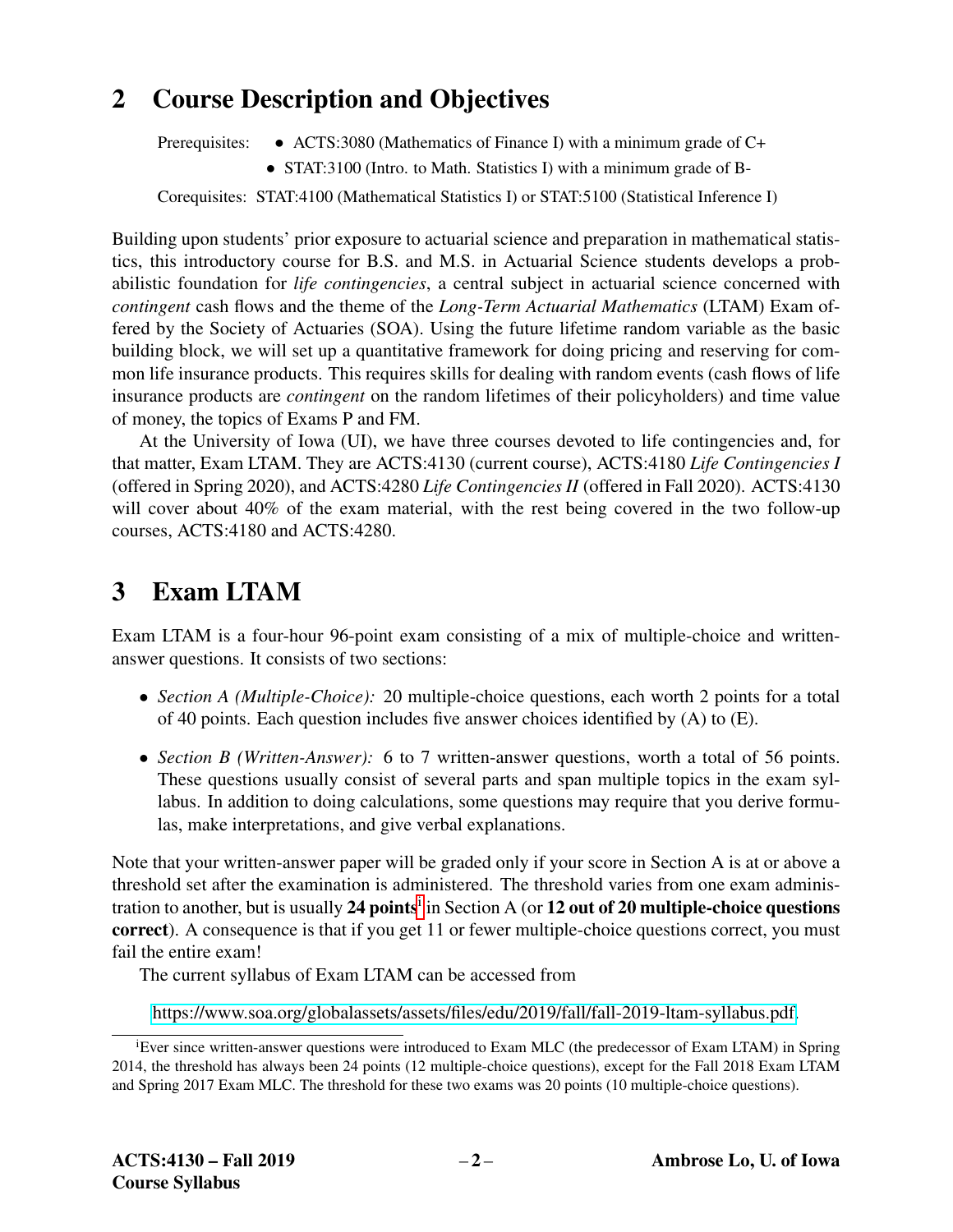There you can find a link to the [LTAM Introductory Study Note,](https://www.soa.org/globalassets/assets/files/edu/2019/fall/fall-2019-ltam-intro.pdf) whose appendix contains the links to the LTAM sample multiple-choice and written-answer questions. For your convenience, the links to the sample questions are given below:

- Multiple-choice questions:<https://www.soa.org/Files/Edu/2018/edu-spring-ltam-ques.pdf>
- Multiple-choice solutions:<https://www.soa.org/Files/Edu/2018/edu-spring-ltam-sol.pdf>
- Written-answer questions:<https://www.soa.org/Files/Edu/2018/edu-spring-ltam-wa-ques.pdf>
- Written-answer solutions:<https://www.soa.org/Files/Edu/2018/edu-spring-ltam-wa-sol.pdf>

In this course, we will go over many of these sample questions as well as past exam questions to consolidate our understanding. As the Introductory Study Note says,

"knowledge and understanding of life contingency concepts are significantly enhanced through working out problems based on those concepts, including textbook problems and other sources of sample problems."

Finally, unlike most ASA-level exams, Exam LTAM is offered only two times (in late April and late October) every year. In 2020, it will be given on October 23, 2020 (Friday) (please refer to [https:](https://www.soa.org/globalassets/assets/files/edu/2020/fall-exam-schedule.pdf) [//www.soa.org/globalassets/assets/files/edu/2020/fall-exam-schedule.pdf](https://www.soa.org/globalassets/assets/files/edu/2020/fall-exam-schedule.pdf)). You should aim to take the exam in October 2020 right after completing ACTS:4280, which is an offcycle course that ends in late October.

# 4 Texts

There are no required textbooks in this course. We shall follow closely the comprehensive course notes, regarded as a mini-textbook, which will be made available on ICON ([http://icon.uiowa.](http://icon.uiowa.edu) [edu](http://icon.uiowa.edu)) chapter by chapter:

Lo, A., *Course Package for ACTS:4130 Quantitative Methods for Actuaries (Fall 2019 Edition)*.

These notes not only provide in-depth coverage of all important topics in the introductory part of Exam LTAM, but also present a wide variety of examples and practice problems for exam preparation. *Please print out and bring a copy of the relevant portions of the course notes for each class meeting.* During lectures, the instructor will provide a framework, cover the main ideas, point out subtleties, and go over representative examples with you. You should put down additional details, work out examples together with the instructor, and take supplementary notes to better understand concepts.

An optional text for this course is:

*Actuarial Mathematics for Life Contingent Risks*(2nd Edition), 2013, by D.C.M. Dickson, M.R. Hardy, H.R. Waters, Cambridge University Press. ISBN: 9781107044074.

This is the official textbook for Exam LTAM. Our course notes will cover the following required chapters (our treatment will be more geared towards problem solving):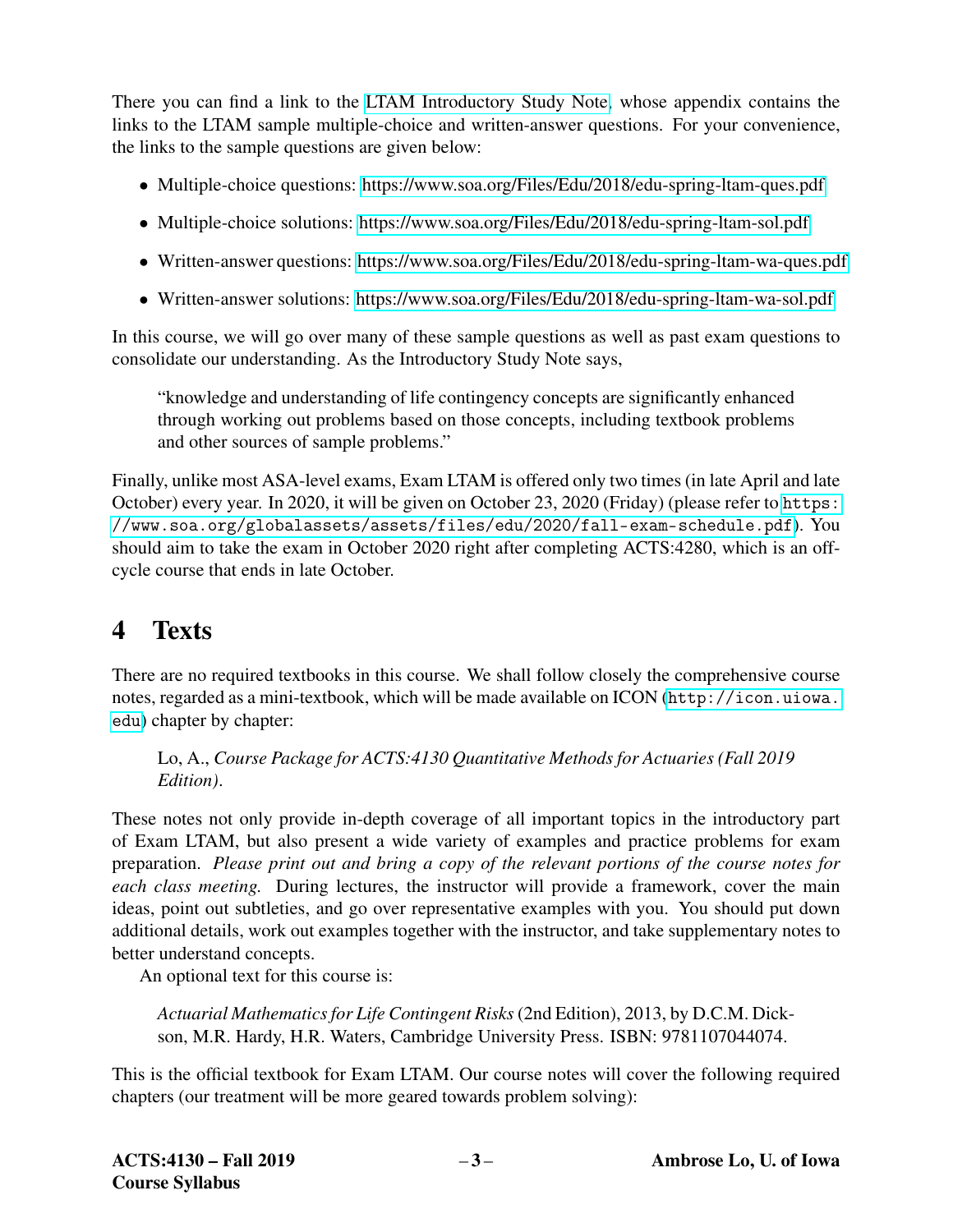Chapter 2: Survival models

Chapter 3: Life tables and selection

Chapter 4: Insurance benefits

Chapter 5: Annuities

Chapter 6: Premium calculation

(Time permitting, part of) Chapter 7: Policy values (except Sections 7.3.5, 7.6, and 7.7, which are not required for Exam LTAM)

There is a solutions manual (*Solutions Manual for Actuarial Mathematics for Life Contingent Risks*) that accompanies this book.

# 5 Grading System

Assessment in this course comprises the following items:

## • Attendance and Attitude:  $\pm \varepsilon \%$ <sup>[ii](#page-3-0)</sup>

You may choose to attend or not to attend classes, but everyone needs to be aware that unexcused absences from classes can adversely affect your final grade. It is also impossible for absentees to get a copy of the course material they miss, inquire about announcements made in class, or seek out-of-class help from the instructor. Likewise, your participation, preparedness, and work ethic may affect your final grade (positively or negatively).

### • Assignments: 18%

There will be weekly homework assignments usually consisting of 4 to 6 problems, assigned on Friday and due the following Friday. Refer to the course schedule on pages 6 and 7. Any exceptions will be announced in class or in ICON. These assignments will be central to consolidating your understanding of the course materials and are an integral part of this course. Late homework will be severely penalized (see the generic assignment instructions on ICON). For students' guidance, illustrative solutions will be posted on ICON shortly after each homework is due.

*A note on collaboration:* Discussion with other students on homework problems is encouraged. However, you should always write up your own solutions.

### • Short quizzes: 17%

There will be a total of six 15-minute quizzes held on Mondays. These quizzes are intended to motivate you to study regularly (not just cram before the Midterm and Final Exams!) and will consist of relatively straightforward questions. The quiz with the lowest score will be dropped when it comes to computing the final grade; accordingly, missed quizzes due to illness cannot be made up under any circumstances.

<span id="page-3-0"></span> $i$ <sup>ii</sup>In mathematics,  $\varepsilon$  usually denotes a small positive number.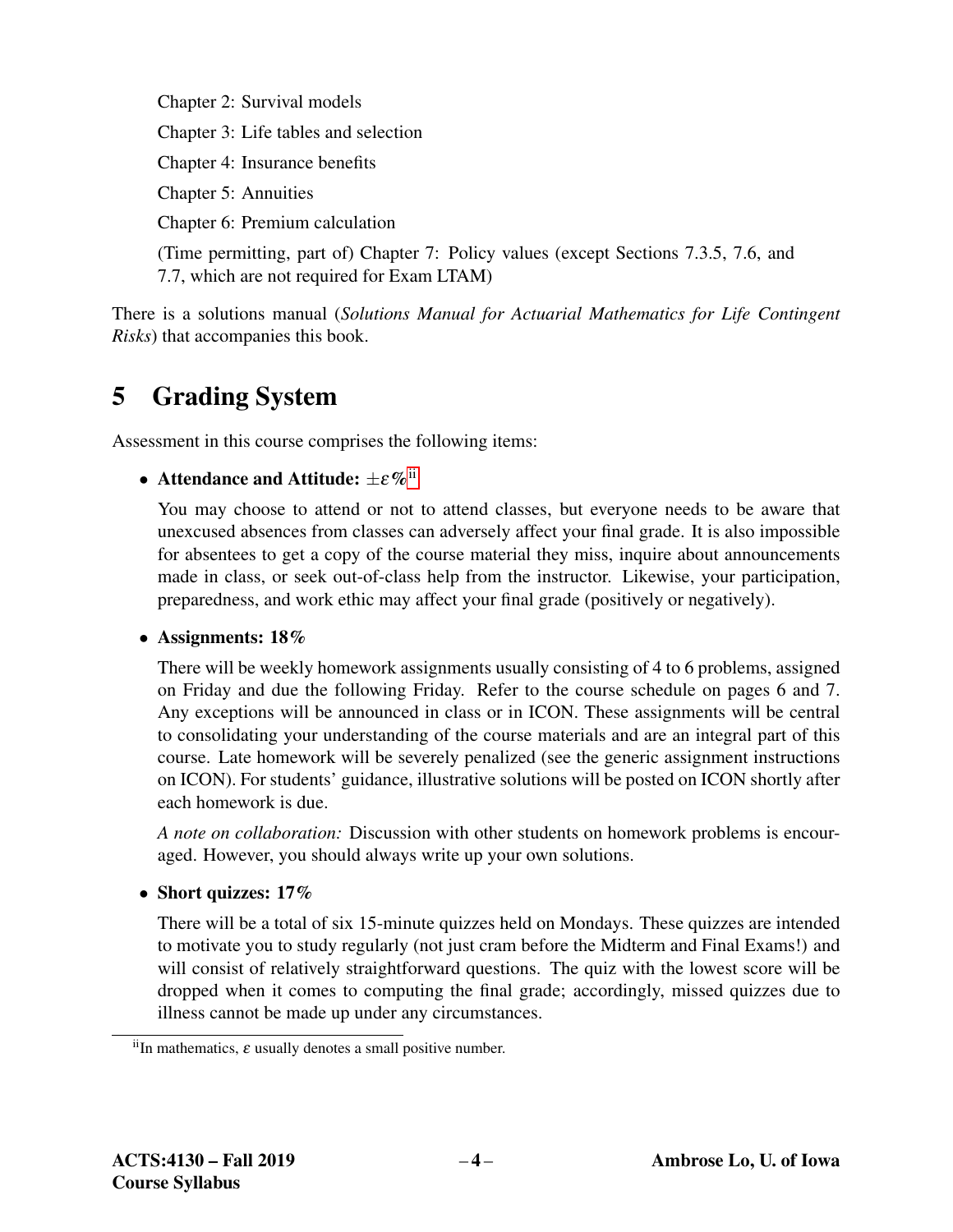### • Midterm Examination: 25%

There will be a two-hour written Midterm Examination to be held in the evening (6:30 p.m. – 8:30 p.m.) of October 28, 2019 (Monday) at 106 GILH testing Chapters 1 to 3 of this course. It will consist of a mix of multiple-choice and written-answer questions similar in style to LTAM/MLC problems and/or end-of-chapter problems in the course package. You will therefore find that problems from released LTAM/MLC past/sample exams and the course package are useful in preparing for the Midterm Exam.

### • Final Examination:  $40\%$

A two-hour comprehensive written Final Examination will take place in the week of December 16–20, 2019. Like the Midterm Exam, the Final Exam will comprise a mix of multiplechoice and written-answer questions similar in style to LTAM/MLC problems and/or endof-chapter problems in the course package. The exact date and time will be announced by the Registrar in mid-September. Please do not plan your end-of-semester travel plans until the final exam schedule is made public. It is your responsibility to know the date, time, and place of the Final Exam.

All quizzes and exams in this course are closed-book. The LTAM exam tables (posted on ICON) will be provided if needed, and you are not allowed to bring your own formula sheets (the same applies to all SOA exams as well!). Only calculators listed on Point 9 of the SOA exam rules and regulations/instructions (<https://www.soa.org/Files/Edu/edu-rules-reg-instructions.pdf>) are permitted.

A note on absence from exams. If, because of illness, you are unable to take any exams in this course as scheduled, you should inform the course instructor *within 24 hours* after the exam has ended and explain why you are medically unfit to take the exam on the scheduled date. Otherwise, a zero score will be awarded. Approval for absences for other reasons such as mandatory religious obligations, certain University activities, or unavoidable circumstances should be sought well in advance with documentation provided.

Grading scheme. Plus/minus grades will be given in this course, and undergraduate and graduate students will be treated as two separate groups when it comes to assigning final grades. An *approximate* guide is as follows:

| <b>Undergraduate students</b> |          |   |          |      |           |
|-------------------------------|----------|---|----------|------|-----------|
| A-                            | [85, 90) | Α | [90, 95) | A+   | [95, 100] |
| $B -$                         | [70, 75) | B | [75, 80) | $B+$ | [80, 85)  |
| $C-$                          | [55, 60) | C | [60, 65) | $C+$ | [65, 70)  |
| D-                            | [40, 45) | D | [45, 50) | D+   | [50, 55)  |
| F                             | [0, 40)  |   |          |      |           |

| <b>Graduate students</b> |            |   |            |      |             |
|--------------------------|------------|---|------------|------|-------------|
| $A-$                     | [86.5, 91) | A | [91, 95.5] | A+   | [95.5, 100] |
| $B-$                     | [73, 77.5] | B | [77.5, 82] | $B+$ | [82, 86.5]  |
| $C-$                     | [59.5, 64] | C | [64, 68.5) | $C+$ | [68.5, 73]  |
| D-                       | [46, 50.5) | D | [50.5, 55] | D+   | [55, 59.5]  |
| $\mathbf{F}$             | [0, 46)    |   |            |      |             |

These are not completely absolute scales and the instructor reserves the option to adjust the cutoffs, depending on the difficulty of the exams. Note that with this grading scheme you are not "graded on a curve" and so you are not competing with fellow students. Therefore, you are not penalized in any way for working together to better understand concepts and to perform better in this course.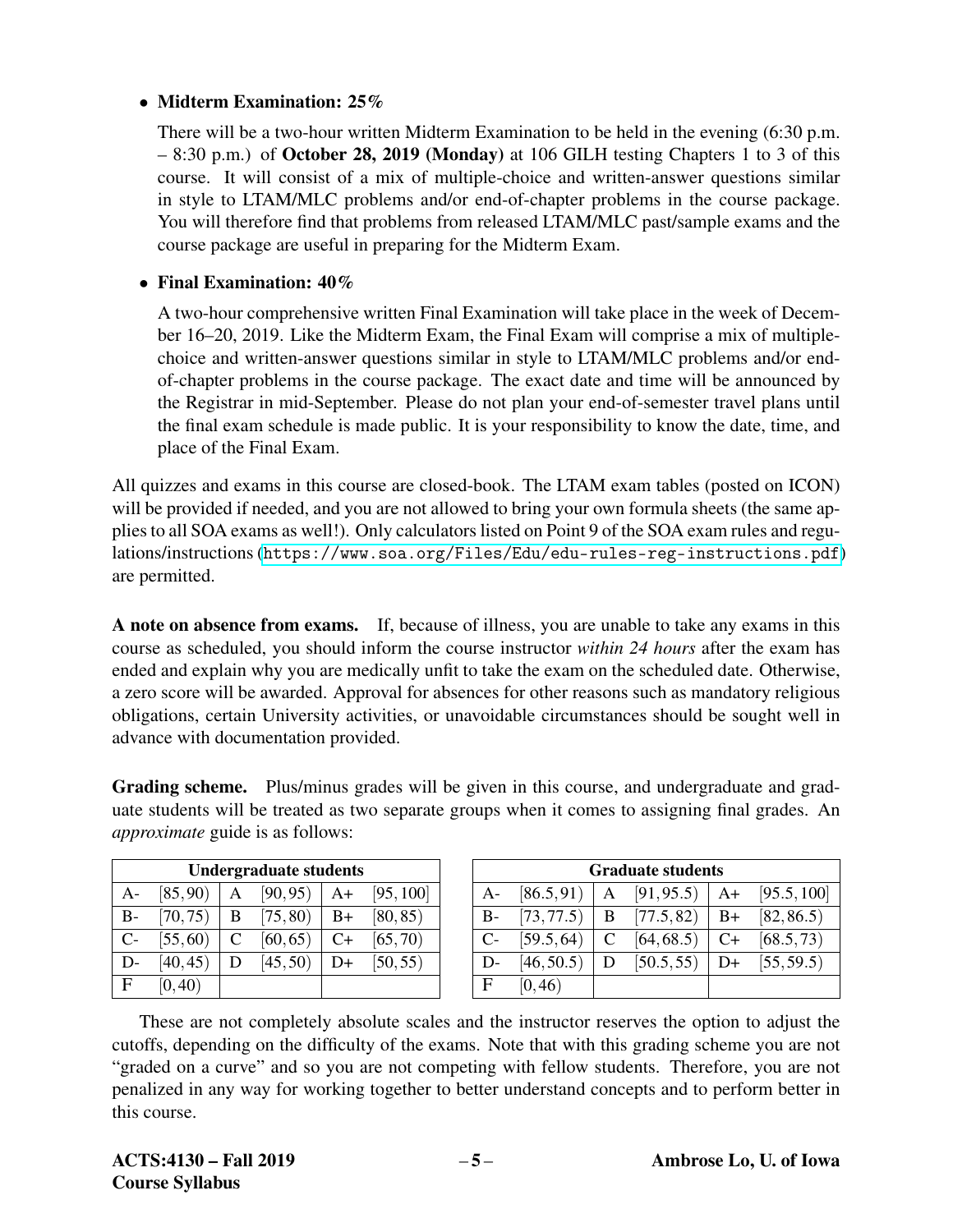### IMPORTANT NOTE

- 1. A grade of  $C+$  or higher in this course is a prerequisite for ACTS:4180 (Life Contingencies I), which will be offered in Spring 2020.
- 2. This is not an easy course for most students. Each week you should spend at least 3 hours outside of class meetings reviewing the course notes and working on the end-of-chapter problems independently. It is fine to work harder, but working less is risky. Let me know if you encounter any problems with your learning.

# 6 Tentative Teaching, Assignment, and Quiz Schedule

| <b>Teaching Week</b> | Lecture         | Date                     | Topic (Refer to course package)  |  |
|----------------------|-----------------|--------------------------|----------------------------------|--|
| 1                    | $\mathbf{1}$    | August 26, 2019 (Mon)    | Introduction and course overview |  |
|                      | $\overline{2}$  | August 28, 2019 (Wed)    | Chapter 1                        |  |
|                      | $\overline{3}$  | August 30, 2019 (Fri)    | Chapter 1                        |  |
| $\overline{2}$       |                 | September 2, 2019 (Mon)  | (University Holiday)             |  |
|                      | $\overline{4}$  | September 4, 2019 (Wed)  | Chapter 1                        |  |
|                      | $\overline{5}$  | September 6, 2019 (Fri)  | Chapter 1, Assignment 1          |  |
| $\overline{3}$       | 6               | September 9, 2019 (Mon)  | Chapter 1, Quiz 1                |  |
|                      | 7               | September 11, 2019 (Wed) | Chapter 1                        |  |
|                      | $\overline{8}$  | September 13, 2019 (Fri) | Chapter 1, Assignment 2          |  |
| $\overline{4}$       | 9               | September 16, 2019 (Mon) | Chapter 1                        |  |
|                      | 10              | September 18, 2019 (Wed) | Chapter 1                        |  |
|                      | $\overline{11}$ | September 20, 2019 (Fri) | Chapter 2, Assignment 3          |  |
| 5                    | 12              | September 23, 2019 (Mon) | Chapter 2, Quiz 2                |  |
|                      | 13              | September 25, 2019 (Wed) | Chapter 2                        |  |
|                      | 14              | September 27, 2019 (Fri) | Chapter 2, Assignment 4          |  |
| 6                    | 15              | September 30, 2019 (Mon) | Chapter 2                        |  |
|                      |                 | October 2, 2019 (Wed)    | (No class due to job fair)       |  |
|                      | $\overline{16}$ | October 4, 2019 (Fri)    | Chapter 2, Assignment 5          |  |
| $\overline{7}$       | 17              | October 7, 2019 (Mon)    | Chapter 3, Quiz 3                |  |
|                      | $\overline{18}$ | October 9, 2019 (Wed)    | Chapter 3                        |  |
|                      | 19              | October 11, 2019 (Fri)   | Chapter 3, Assignment 6          |  |
| 8                    | 20              | October 14, 2019 (Mon)   | Chapter 3                        |  |
|                      | 21              | October 16, 2019 (Wed)   | Chapter 3                        |  |
|                      | 22              | October 18, 2019 (Fri)   | Chapter 3, Assignment 7          |  |
| 9                    | 23              | October 21, 2019 (Mon)   | Chapter 3, Quiz 4                |  |
|                      | 24              | October 23, 2019 (Wed)   | Chapter 3                        |  |
|                      | $\overline{25}$ | October 25, 2019 (Fri)   | Chapter 3                        |  |

The approximate schedule below will be updated as needed as the semester unfolds.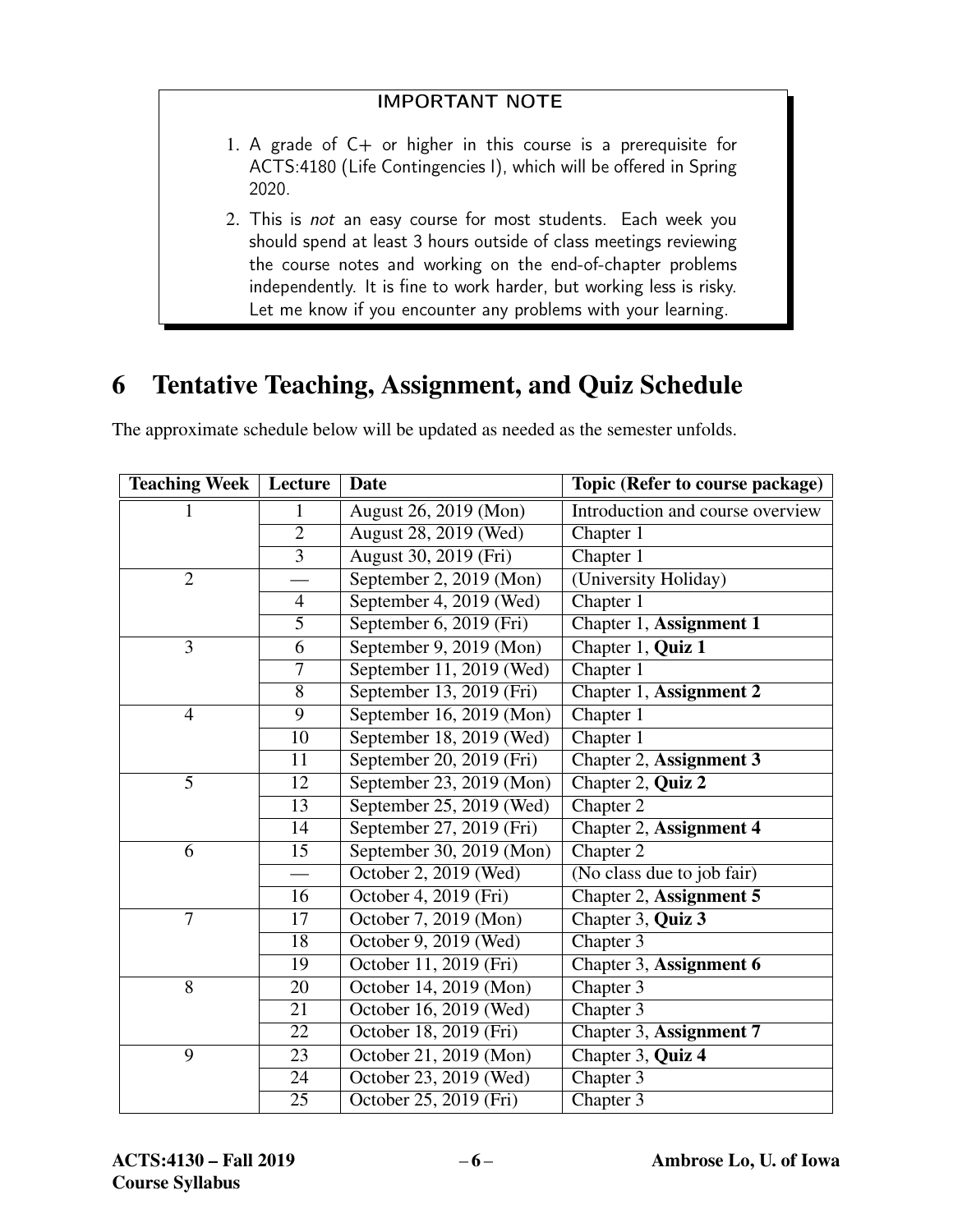| 10 |    | October 28, 2019 (Mon)                | (No class. Midterm in evening!) |  |
|----|----|---------------------------------------|---------------------------------|--|
|    | 26 | October 30, 2019 (Wed)                | Chapter 4                       |  |
|    | 27 | November 1, 2019 (Fri)                | Chapter 4, Assignment 8         |  |
| 11 | 28 | November 4, 2019 (Mon) <sup>111</sup> | Chapter 4                       |  |
|    | 29 | November 6, 2019 (Wed)                | Chapter 4                       |  |
|    | 30 | November 8, 2019 (Fri)                | Chapter 4, Assignment 9         |  |
| 12 | 31 | November 11, 2019 (Mon)               | Chapter 4, Quiz 5               |  |
|    | 32 | November 13, 2019 (Wed)               | Chapter 4                       |  |
|    | 33 | November 15, 2019 (Fri)               | Chapter 4, Assignment 10        |  |
| 13 | 34 | November 18, 2019 (Mon)               | Chapter 5                       |  |
|    | 35 | November 20, 2019 (Wed)               | Chapter 5                       |  |
|    | 36 | November 22, 2019 (Fri)               | Chapter 5, Assignment 11        |  |
|    |    | November 25, 2019 (Mon)               |                                 |  |
|    |    | November 27, 2019 (Wed)               | (Thanksgiving Week—No class!)   |  |
|    |    | November 29, 2019 (Fri)               |                                 |  |
| 14 | 37 | December 2, 2019 (Mon)                | Chapter 5, Quiz 6               |  |
|    | 38 | December 4, 2019 (Wed)                | Chapter 5                       |  |
|    | 39 | December 6, 2019 (Fri)                | Chapter 5, Assignment 12        |  |
| 15 | 40 | December 9, 2019 (Mon)                | Chapter 5                       |  |
|    | 41 | December 11, 2019 (Wed)               | Chapter 5                       |  |
|    | 42 | December 13, 2019 (Fri)               | <b>Final Review</b>             |  |
|    |    | December 16–20, 2019                  | <b>Final Examination</b>        |  |

## More about the instructor ("Shameless" self-introduction...)

. . . . . . . . . . . . . . . . . . . . . . . . . . . . . . . . . . . . . . . . . . . . . . . . . . . . . . . . . . . . . . . . . . . . . . . . . . . . . . . . . . . . . . . .

Professor Ambrose Lo is currently Associate Professor of Actuarial Science with tenure at the Department of Statistics and Actuarial Science at The University of Iowa. He earned his B.S. in Actuarial Science (first class honors) and Ph.D. in Actuarial Science from The University of Hong Kong in 2010 and 2014 respectively. He joined The University of Iowa in August 2014 as an Assistant Professor of Actuarial Science. He is a Fellow of the Society of Actuaries (FSA) and a Chartered Enterprise Risk Analyst (CERA). His research interests lie in dependence structures, quantitative risk management as well as optimal (re)insurance. His research papers have been published in top-tier actuarial journals, such as *ASTIN Bulletin: The Journal of the International Actuarial Association*, *Insurance: Mathematics and Economics*, and *Scandinavian Actuarial Journal*.

Besides dedicating himself to actuarial research, Ambrose attaches equal importance to teaching, through which he nurtures the next generation of actuaries and serves the actuarial profession. He has taught courses on financial derivatives, mathematical finance, life contingencies, credibility theory, advanced probability theory, and regression and time series analysis. His emphasis in teaching is always placed on the development of a thorough understanding of the subject matter complemented by concrete problem-solving skills. Besides coauthoring the *ACTEX Study Manual for SOA Exam SRM* (Fall 2019 Edition), he is also the sole author of the *ACTEX Study Manual*

<span id="page-6-0"></span>iiiDrop date for undergraduates.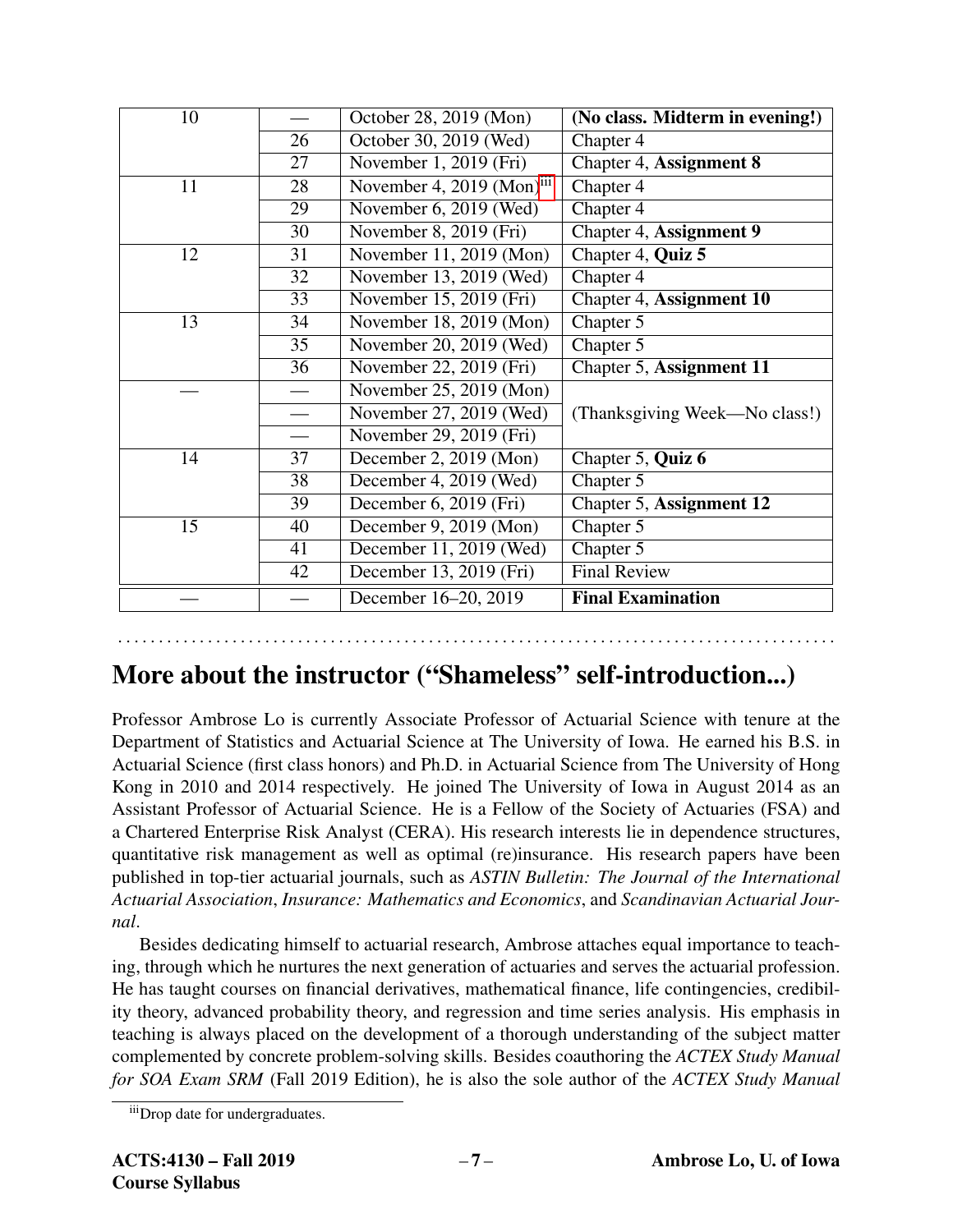*for CAS Exam MAS-I* (Fall 2019 Edition), *ACTEX Study Manual for SOA Exam PA* (December 2019 Edition), and the textbook *Derivative Pricing: A Problem-Based Primer* (2018) published by Chapman & Hall/CRC Press.

. . . . . . . . . . . . . . . . . . . . . . . . . . . . . . . . . . . . . . . . . . . . . . . . . . . . . . . . . . . . . . . . . . . . . . . . . . . . . . . . . . . . . . . .

## College of Liberal Arts & Sciences: Policies and Procedures

Absences and Attendance Students are responsible for attending class and for contributing to the learning environment of a course. Students are also responsible for knowing their course absence policies, which will vary by instructor. All absence policies, however, must uphold the UI policy related to student illness, mandatory religious obligations, including Holy Day obligations, unavoidable circumstances, or University authorized activities ([https://clas.uiowa.](https://clas.uiowa.edu/students/handbook/attendance-absences) [edu/students/handbook/attendance-absences](https://clas.uiowa.edu/students/handbook/attendance-absences)). Students may use this absence form to aid communication; the instructor will decide if the absence is excused or unexcused ([https://clas.](https://clas.uiowa.edu/sites/default/files/ABSENCE%20EXPLANATION%20FORM2019.pdf) [uiowa.edu/sites/default/files/ABSENCE%20EXPLANATION%20FORM2019.pdf](https://clas.uiowa.edu/sites/default/files/ABSENCE%20EXPLANATION%20FORM2019.pdf)).

Academic Integrity All undergraduates enrolled in courses offered by CLAS have, in essence, agreed to the College's [Code of Academic Honesty.](https://clas.uiowa.edu/students/handbook/academic-fraud-honor-code) Misconduct is reported to the College, resulting in suspension or other sanctions, with sanctions communicated with the student through the UI email address (<https://clas.uiowa.edu/students/handbook/academic-fraud-honor-code>).

Accommodations for Disabilities UI is committed to an educational experience that is accessible to all students. A student may request academic accommodations for a disability (such as mental health, attention, learning, vision, and physical or health-related condition) by registering with Student Disability Services (SDS). The student is then responsible for discussing specific accommodations with the instructor. More information is at <https://sds.studentlife.uiowa.edu/>.

Administrative Home of the Course The College of Liberal Arts and Sciences (CLAS) is the administrative home of this course and governs its add/drop deadlines, the second-grade-only option, and related policies. Other colleges may have different policies. CLAS policies may be found here: <https://clas.uiowa.edu/students/handbook>.

Communication and the Required Use of UI Email Students are responsible for official correspondences sent to their UI email address (uiowa.edu) and must use this address for all communication within UI [\(Operations Manual, III.15.2\)](https://opsmanual.uiowa.edu/human-resources/professional-ethics-and-academic-responsibility#15.2).

Complaints Students with a complaint about an academic issue should first visit with the instructor or course supervisor and then with the Chair of the department or program offering the course; students may next bring the issue to the College of Liberal Arts and Sciences. For more information, see

<https://clas.uiowa.edu/students/handbook/student-rights-responsibilities>.